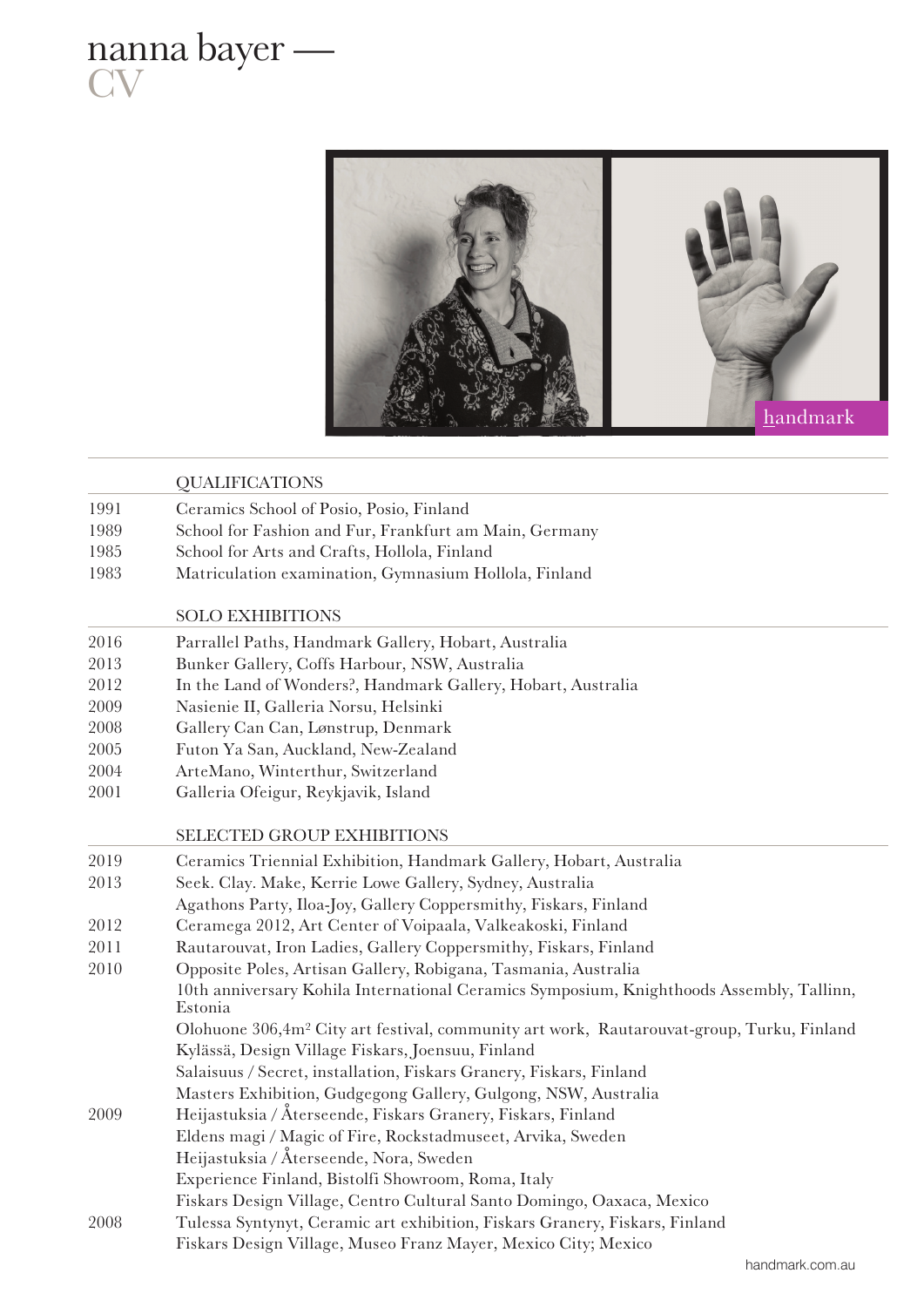| ٠ |   | ٠  |         |
|---|---|----|---------|
|   |   | P. |         |
|   |   |    |         |
|   |   |    | ۰,<br>٠ |
|   |   |    |         |
| × | I |    |         |
|   |   |    |         |
|   |   |    |         |
|   |   |    |         |
|   |   |    |         |
|   |   |    |         |

|         | <b>SELECTED GROUP EXHIBITIONS</b>                                                                                                          | continued |
|---------|--------------------------------------------------------------------------------------------------------------------------------------------|-----------|
| 2008    | Fiskars Design Village, Centro Cultural Clavijero in Morelia, Michoacán, Mexico                                                            |           |
| 2007    | Dialogue, the Second Edition of International Contemporary Ceramics, The National Gallery of<br>Arts, Tirana, Albania                      |           |
|         | World Ceramic Biennale 2007 Korea, Ichon, South-Korea                                                                                      |           |
| 2006    | Elite-Tile 2006, Museo de Arte Moderno, Santo Domingo, Dominican Republic                                                                  |           |
|         | Boerglum Kloster Gallery, Boerglum, Denmark                                                                                                |           |
|         | Fiskars Design Village, Ozone Living Design Center, Tokio, Japan                                                                           |           |
|         | Fiskars Design Village, Koumi-Machi Kougen Museum of Art, Koumi, Japan                                                                     |           |
|         | Fiskars Design Village, Mediateque, Sendai, Japan                                                                                          |           |
|         | Sato / Harvest, installation with lighting artist Tarja Ervasti, Fiskars Granery, Fiskars, Finland                                         |           |
| 2005    | Sato / Harvest, Rautarouvat-group, Fiskars Granery, Fiskars, Finland                                                                       |           |
|         | Myllärin Joulu, installation, Old Mill, Fiskars, Finland<br>Flower Power, Voimat, Fiskars Granery, Finland                                 |           |
|         | Itämainen Matto, Oriental Carpet, Väkevä Maa-taidealue, Rautarouvat-group, Sculpture Park                                                  |           |
|         | Project in Finland which is a part of an International Terra Artis Sculpture Parks                                                         |           |
| 2004    | Kattauksia, Museum of Lohja, Finland<br>Ceramega 04, Art Center of Voipaala, Valkeakoski, Finland                                          |           |
|         | Kotona, At Home, Environmental Arts, Christmas Calendar, Fiskars, Finland                                                                  |           |
| 2003    | Free Hands, the 10th Exhibition by Co-operative of Artisans, Designers and Artists in Fiskars,<br>Fiskars Granery, Finland                 |           |
| 2002    | Elite-Tile, Museum of Modern Art, Santo Domingo, Dominican Republic                                                                        |           |
| 2001    | World Ceramic Biennale 2001 Korea, Ichon, South-Korea                                                                                      |           |
| 2000    | Klar Form / Clear Form, Ekebyhovs Slott, Stockholm, Sweden                                                                                 |           |
|         | Cup 2000, 2nd International Triennale of Ceramics, Museum of Applied Arts, Belgrad,<br>Yugoslavia                                          |           |
|         | Gallery Täky, Lappeenranta, Finland                                                                                                        |           |
|         | Crafts summer, Gallery Rantakasarmi, Suomenlinna, Helsinki, Finland                                                                        |           |
| 1999    | Galleria Bagarstugan, Mariehamn, Åland, Finland                                                                                            |           |
|         | Ilmiöitä Ajassa, Gallery Brinkkalan Ullakko, Turku, Finland                                                                                |           |
|         | Rakkaudella Rokokoota, With Love With Rococo, Gallery Verkaranta, Tampere, Finland                                                         |           |
| 1998    | Metsänpidot, Kongresscenter Meripuisto, Espoo, Finland                                                                                     |           |
| 1997    | Pieni Suuri Joulujuttu, Museum of Lohja, Finland                                                                                           |           |
| 1996    | White Lady Black Lady, Albergan kartano, Espoo, Finland<br>Suunniteltua ja Sattumaa, Gallery Septaria, Helsinki, Finland                   |           |
|         | Hand Prints, Gallery Satakielitalo, Espoo, Finland                                                                                         |           |
| 1991    | Pot, Gallery Posio, Finland                                                                                                                |           |
|         | <b>COLLECTIONS AND COMMISSIONS</b>                                                                                                         |           |
| 2014    | 200 pieces dinner set, hand build porcelain in cold lystre, the Museum of Old and New Art<br>(Mona)ona, Hobart, Australia                  |           |
| 2014    | Panels for Oysterbar, the Museum of Old and New Art, Hobart (Mona), Hobart, Australia                                                      |           |
| 2012    | Pentagon, teepee top, the Museum of Old and New Art (Mona), Hobart, Australia                                                              |           |
| 2006    | Elite-tile, Igneri Foundation, Dominican Republic                                                                                          |           |
| 2005    | Väkevä Maa, Rautarouvat-group, Sculpture Park Project in Finland which is a part of an<br><b>International Terra Artis Sculpture Parks</b> |           |
| 2002    | Elite-Tile, Igneri Foundation, Dominican Republic                                                                                          |           |
| 2001    | WOCEF, World Ceramic Exposition Foundation, South-Korea                                                                                    |           |
|         | PROFESSIONAL PRACTICE                                                                                                                      |           |
| 2005-07 | Several juried ceramic fairs in Diessen am Ammersee and Höhr-Grenzhausen, Germany and<br>Journée de la Ceramique in Paris, France          |           |
| 2005    | Representing Finland in Nordic-Balkan symposium in Gothenburg, Sweden                                                                      |           |
| 2002    | Building and firing a firing sculpture "Verwandlungskreis" with ceramic artist Joergen Hansen,<br>Berlin, Germany                          |           |